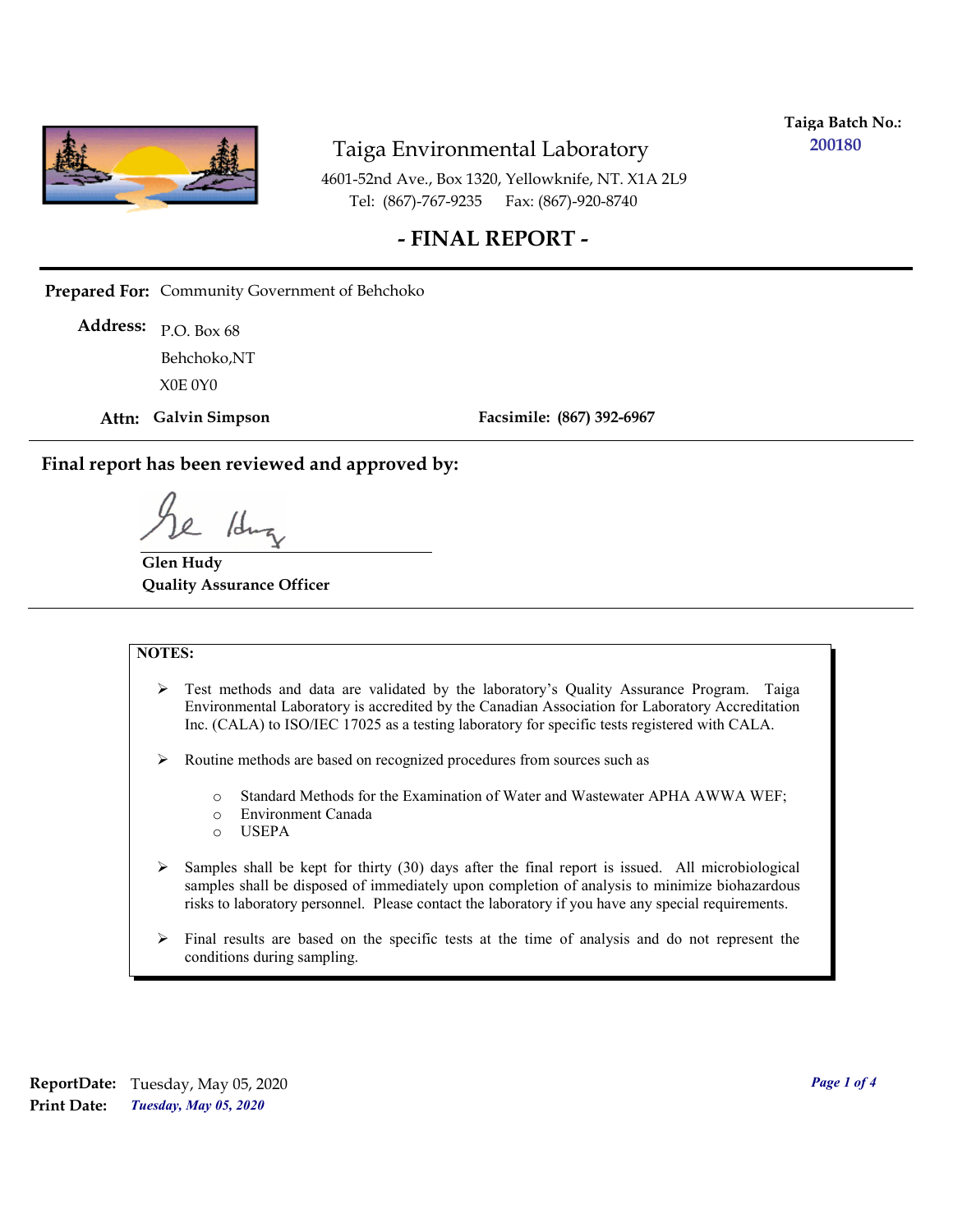

4601-52nd Ave., Box 1320, Yellowknife, NT. X1A 2L9 Tel: (867)-767-9235 Fax: (867)-920-8740

**Taiga Batch No.: 200180**

# **- CERTIFICATE OF ANALYSIS -**

## **Client Sample ID:** SNP R3 Taiga Sample ID: 001

| <b>Report Status:</b>        | Final |
|------------------------------|-------|
| <b>Location:</b> Rae SNP     |       |
| <b>Sampling Time: 9:30</b>   |       |
| Sampling Date: 29-Apr-20     |       |
| Received Date: 29-Apr-20     |       |
| Sample Type: Sewage          |       |
| Client Project: W2014L3-0002 |       |

| <b>Test Parameter</b>         | <b>Result</b> | Detection<br>Limit | Units     | Analysis<br>Date | Analytical<br>Method* | <b>Qualifer</b> |
|-------------------------------|---------------|--------------------|-----------|------------------|-----------------------|-----------------|
| <b>Inorganics - Nutrients</b> |               |                    |           |                  |                       |                 |
| Ammonia as Nitrogen           | 25.9          | 0.005              | mg/L      | $01-May-20$      | SM4500-NH3:G          |                 |
| Biochemical Oxygen Demand     | 55            | 2                  | mg/L      | 29-Apr-20        | SM5210:B              |                 |
| <b>CBOD</b>                   | 47            | $\overline{2}$     | mg/L      | 29-Apr-20        | SM5210:B              |                 |
| Chemical Oxygen Demand        | 165           | 10                 | mg/L      | 29-Apr-20        | SM5220:D              |                 |
| Organic Carbon, Total         | 70.1          | 0.5                | mg/L      | 29-Apr-20        | SM5310:B              |                 |
| Phosphorous, Total            | 6.27          | 0.002              | mg/L      | $05$ -May-20     | SM4500-P:D            |                 |
| <b>Inorganics - Physicals</b> |               |                    |           |                  |                       |                 |
| pH                            | 7.08          |                    | pH units  | 29-Apr-20        | SM4500-H:B            |                 |
| Solids, Total Suspended       | 22            | $\mathfrak{Z}$     | mg/L      | 30-Apr-20        | SM2540:D              |                 |
| Microbiology                  |               |                    |           |                  |                       |                 |
| Coliforms, Fecal              | 8000          | 1000               | CFU/100mL | 29-Apr-20        | SM9222:D              |                 |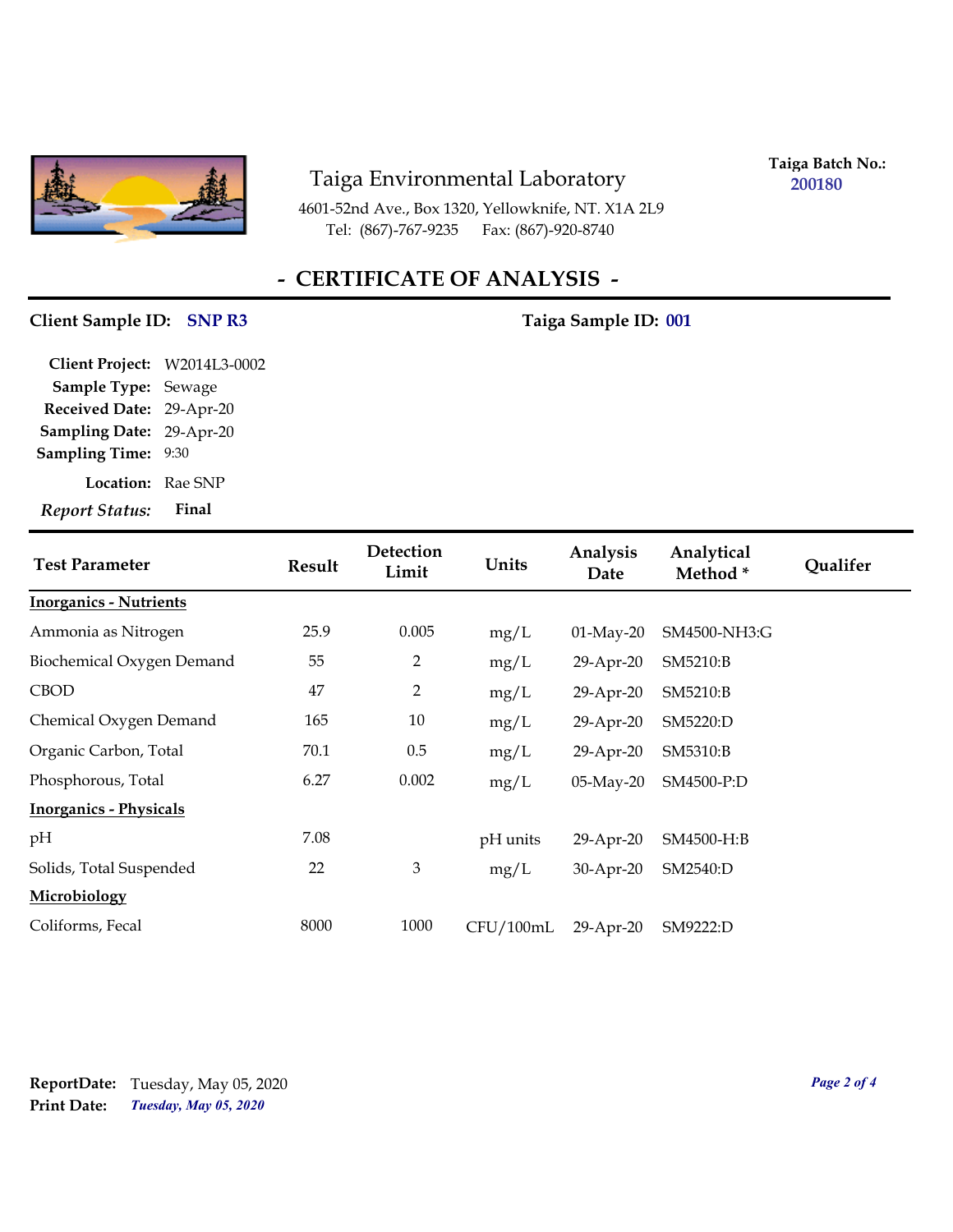

**Taiga Batch No.: 200180**

4601-52nd Ave., Box 1320, Yellowknife, NT. X1A 2L9 Tel: (867)-767-9235 Fax: (867)-920-8740

# **- CERTIFICATE OF ANALYSIS -**

### Client Sample ID: SNP R4 Taiga Sample ID: 002

| Client Project: W2014L3-0002 |       |
|------------------------------|-------|
| <b>Sample Type: Sewage</b>   |       |
| Received Date: 29-Apr-20     |       |
| Sampling Date: 29-Apr-20     |       |
| <b>Sampling Time:</b>        | 9:30  |
| <b>Location:</b> Rae SNP     |       |
| <b>Report Status:</b>        | Final |

| <b>Test Parameter</b>         | <b>Result</b> | Detection<br>Limit          | Units     | Analysis<br>Date | Analytical<br>Method* | Qualifer |
|-------------------------------|---------------|-----------------------------|-----------|------------------|-----------------------|----------|
| <b>Inorganics - Nutrients</b> |               |                             |           |                  |                       |          |
| Ammonia as Nitrogen           | 1.12          | 0.005                       | mg/L      | $01-May-20$      | SM4500-NH3:G          |          |
| Biochemical Oxygen Demand     | 27            | 2                           | mg/L      | 29-Apr-20        | SM5210:B              |          |
| <b>CBOD</b>                   | 27            | $\overline{2}$              | mg/L      | 29-Apr-20        | SM5210:B              |          |
| Chemical Oxygen Demand        | 198           | 10                          | mg/L      | 29-Apr-20        | SM5220:D              |          |
| Organic Carbon, Total         | 72.4          | 0.5                         | mg/L      | 29-Apr-20        | SM5310:B              |          |
| Phosphorous, Total            | 0.805         | 0.002                       | mg/L      | $05$ -May-20     | SM4500-P:D            |          |
| <b>Inorganics - Physicals</b> |               |                             |           |                  |                       |          |
| pH                            | 6.82          |                             | pH units  | 29-Apr-20        | SM4500-H:B            |          |
| Solids, Total Suspended       | 222           | $\ensuremath{\mathfrak{Z}}$ | mg/L      | 30-Apr-20        | SM2540:D              |          |
| <b>Microbiology</b>           |               |                             |           |                  |                       |          |
| Coliforms, Fecal              | 1100          | 100                         | CFU/100mL | 29-Apr-20        | SM9222:D              |          |